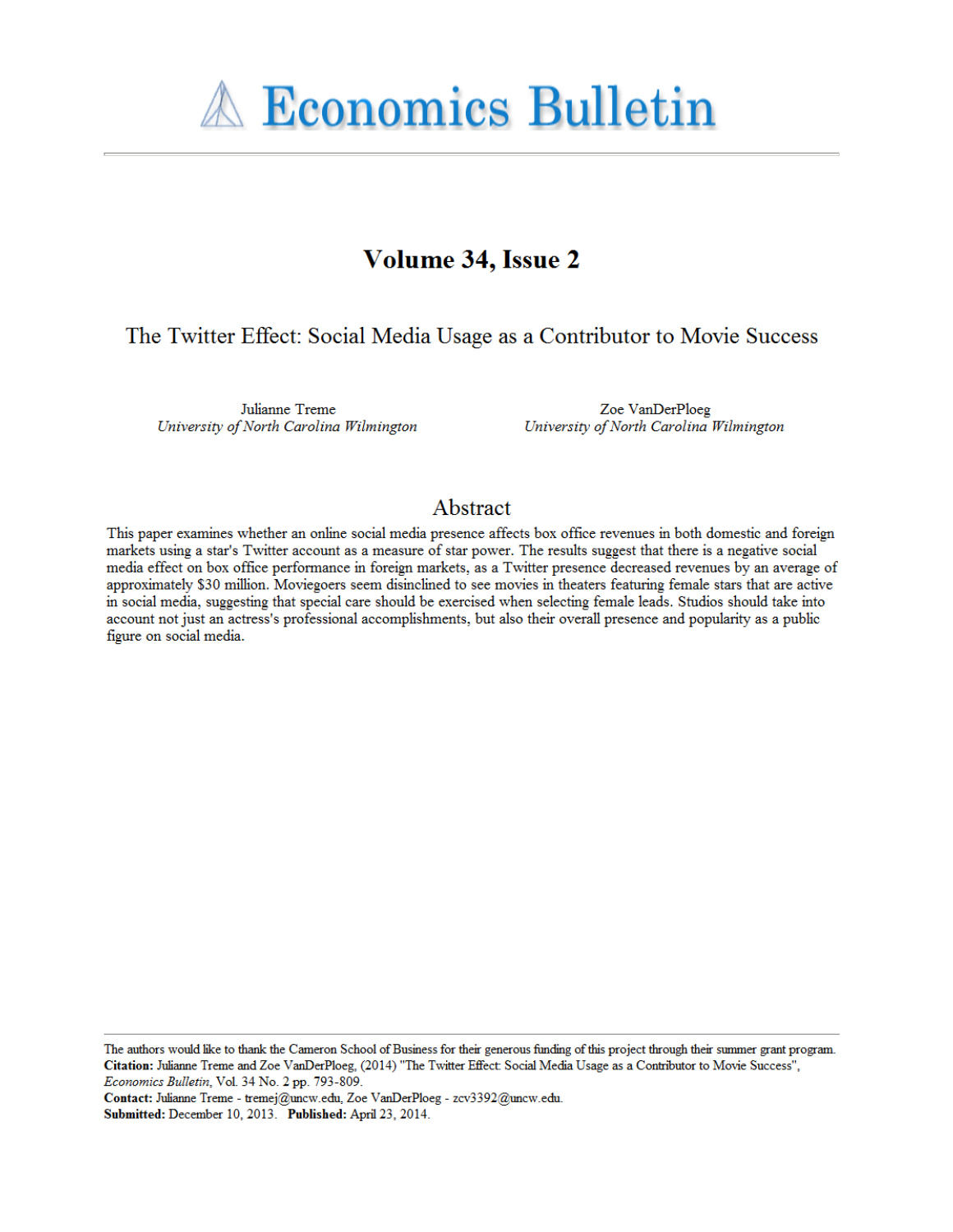## **The Twitter Effect: Social Media Usage as a Contributor to Movie Success**

Since a consumer is forced to estimate the quality of the movie prior to the opening credits, moviegoers search for information that will provide quality signals to guide their movie choice. While conventional signals, such as advertisements and critic reviews, are still used frequently by consumers, online social networks have become an increasingly popular source of information (Chen et al. 2011; Duan et al. 2008; Godes and Mayzlin 2004; Godes et al. 2005; Jansen et al. 2009; Holbrook and Addis 2007). Social networking platforms such as *Twitter* are increasingly recognized as a significant factor in consumption decisions and strong emotional connections can be formed by fans to an actor based on information revealed on social media.

Previous research has found that audiences do not connect to male and female stars in the same manner. Treme and Craig (2013) reported a negative relationship between female celebrity exposure and box office performance. Additionally, research has found a link between mass media depictions of thin subjects and negative body image in women (Grabe et al. 2008). Since many leading actresses are both thin and attractive, it is hypothesized that their Twitter accounts may reinforce this negative body image in women and therefore may negatively affect movie consumption decisions since is well known that emotions can influence consumer attitudes (Burke and Edell 1989).

As foreign box office revenues have become increasingly important to a movie's financial success, more movies are being released overseas to attract a wider audience. While American films earned up to two-thirds of their revenues in North America in the 1980s, today it averages only about one third. Asia and Central and Eastern Europe have been the fastestgrowing regions in recent years and while Twitter is not accessible in China, there has been significant growth in active Twitter users in countries such as Brazil, Japan, Indonesia, India and Mexico (Ong 2012). Nelson and Glotfelty (2012) hypothesized that foreign consumers may rely more on star power as a signal of a movie's quality than U.S. consumers since they have less overall information about the movie than their U.S. counterparts. Given the growing importance of movie revenues from foreign markets, results from this research can be used to assess whether an actor's social media account significantly affects box office performance and whether this effect is constant across countries and the gender of the actor.

Previous research has investigated the role of celebrities and social media as they relate to both entertainment and sport. Kian and Clavio (2011) found that following the social media accounts for celebrities has become a popular leisure activity. Jung and Kim's (2010) research examined star power in the Korean movie industry. Treme (2010) used the number of celebrity appearances in *People* magazine before and during their movie's promotional period to quantify star popularity and found that celebrity popularity positively impacted box office success. Research that investigates male or female bias of star power suggests audiences are positively predisposed towards actors rather than actresses. Treme and Craig (2013) examined stars in American *People* magazine and found that male celebrities had a positive impact on box office success while female actresses negatively impacted a movie's performance. Perez (2013) investigated the relationship between the success of professional soccer teams and the number of new Twitter users following teams.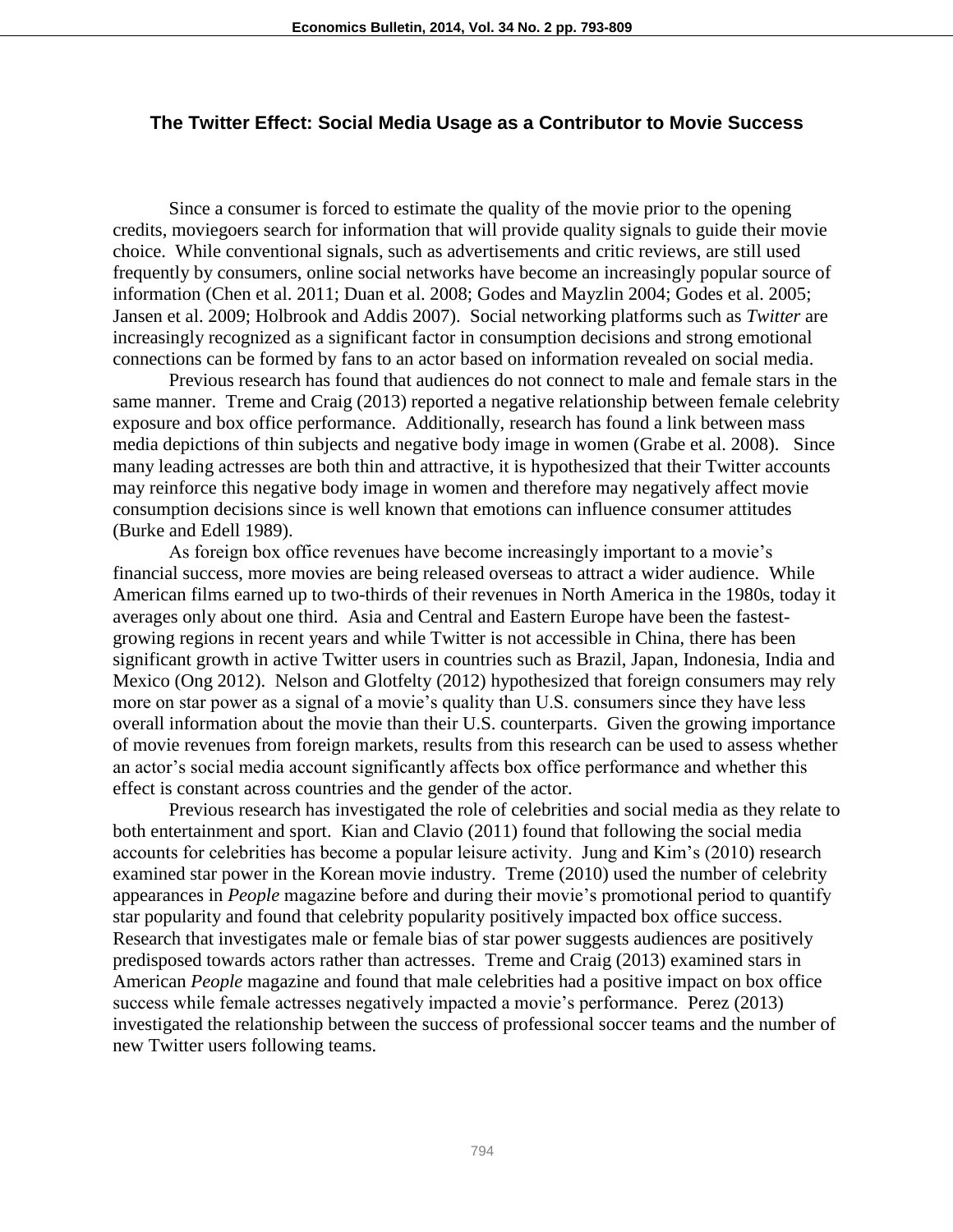While previous studies have focused on examining either the Twitter accounts for movies or tweets related to a particular movie, we expand upon the current literature by using Twitter as a measure of a star's popularity and restrict the analysis to a star's personal Twitter account. Therefore we are not measuring the impact of movie specific Twitter behavior, rather we are focused on measuring the impact of a star's social media account on box office success and testing whether this effect is constant across gender. Second, we also test for cultural social media effects by using both domestic and foreign box office data. Lastly, it is valuable to have analyses using Twitter statistics collected in different phases of its development. Choosing a selection of movies stretching back to 2009 allows our model to be a basis of comparison for future Twitter and star power research and allows us to isolate the impact of early Twitter adoption by movie stars on box office performance.

#### **1. Data and Empirical Results**

Data on both the domestic and foreign box office performances is used to estimate the impact of a star's Twitter account on a movie's revenues. A sample of releases from movies shown in over 1,000 theaters from 2009 to 2011 generated a data set with approximately 375 observations. Data was collected primarily from three websites: Box Office Mojo (boxofficemojo.com), a comprehensive database of film releases, Rotten Tomatoes (rottentomatoes.com), the popular critics rating website, and Twitter (twitter.com). Gross revenues, budget, theaters, studio, genre, MPAA (Motion Picture Association of America) rating, and season were collected from Box Office Mojo. MPAA ratings include G, PG, PG-13, and R and are recorded as dummy variables. Names of top stars and critical rating were collected from Rotten Tomatoes. A movie receiving an 'A' from Rotten Tomatoes is denoted as 'RT A' and other grades are assigned accordingly. Each of these is a dummy variable. Season of the movie's release were also included. Holiday is defined as a movie released between the first Friday in November through New Year's week or weekend. Fall is defined as a movie released between the day after Labor Day Weekend through the Thursday before the first Friday in November. Spring was defined as a movie released between the first Friday in March through the Thursday before the first Friday in May. Winter was defined as a movie released between the first day after the New Year's week or weekend through the Thursday before the first Friday in March. The dates are consistent with major box office data seasonal definitions. Summary statistics can be found in Table 1.

Twitter data was collected from the site itself. The first two actors listed on Rotten Tomatoes were used to identify the lead actors in a movie. The star was only reported to have a Twitter if their account is "verified", meaning that the celebrity has established the account's authenticity with Twitter staff. Twitter was launched in 2006, though it did not enjoy immediate popularity. According to Twitter, it took three years, two months, and one day for users to send a cumulative total of one billion tweets. By March 2011, users sent a billion tweets per *week* and 140 million tweets per day. As of October 2013, users were sending *500 million* tweets per day. Twitter only had 75 million users in 2009 compared to the 500 million users it has in 2013. As a measure of comparison, Facebook had 350 million users in 2009 and 1.15 billion users in 2013. Since our sample captures an early Twitter adoption phase, only 39 percent of this sample had a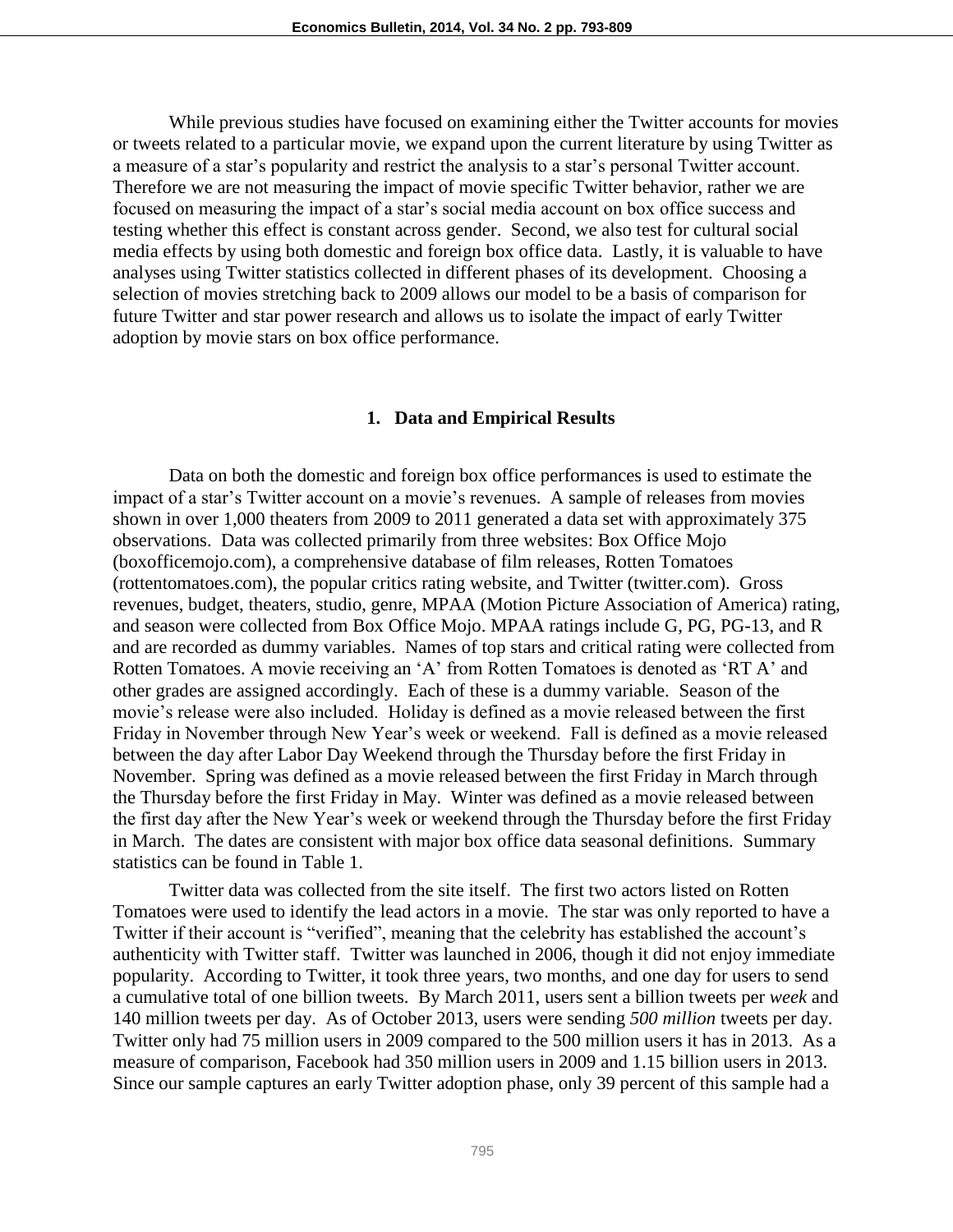leading star with a Twitter account. Since such a small percentage of actors had an official Twitter account, a dummy variable was created to indicate whether or not one of the lead actors had a Twitter account three months prior to the movie's release date. Data was collected in advance of the movie's release to ensure that the star's Twitter account was not created and used for promotional tweets he or she posted to generate buzz about the movie in particular. Two Twitter dummy variables were created based on the gender of the lead actor or actress. Twitter Male takes on a value of 1 if a lead actor is a male and had a Twitter account and Twitter Female takes on the value of 1 if a lead actress is a female and had a Twitter account. In addition, the age of the actor's Twitter account was used as a count variable. Twitter Age Male measures the number of days an actor had a Twitter account prior to a movie's opening and Twitter Age Female measures the number of days an actress had a Twitter account prior to a movie's opening. All Twitter accounts in the analysis were verified accounts.

2SLS models were used since the number of theaters in which a movie is seen and box office revenue are endogenous variables. To the extent that higher-quality (more popular) movies are released on more screens, estimates of this coefficient will be upwardly biased and it cannot be interpreted in the typical reduced form fashion, and OLS would be expected to yield biased and inefficient coefficients (Treme 2010). Following Elliott and Simmons (2008), Gross Revenue and Opening Revenue will be instrumented by a set of studio dummy variables, since some studios may have closer relationships with exhibitors than smaller, independent studios. A studio dummy variable, Major, was created and production companies were grouped as a dummy variable: Buena Vista, Fox, New Line, Paramount, Universal, Warner Brothers, and Sony movies received a 1 and the remaining movies received a zero. Studio dummies provide a potentially important source of variation in both box office revenues and the allocation of opening screens, as studios may have different relationships with exhibitors. Studios may also release a movie based on the available leisure time of the public.

Table 3 uses domestic box office gross revenues as the dependent variable and reports the second stage regression results. The results suggest that whether or not a leading male actor has a Twitter account does not significantly impact box office success, but a female lead with a Twitter account negatively and significantly affects a movie's performance. A female lead in a movie with a Twitter account decreases box office revenues by approximately 20 percent. In this sample, that translates to roughly \$9 million. Table 5 uses foreign gross box office revenues as the dependent variable and finds a significant and negative Twitter effect. A male lead with a Twitter account costs a movie approximately \$49 million while a female lead with a Twitter account decreases box office revenues by nearly \$58 million. Table 7 reports regression results using the age of the Twitter account for domestic box office revenues and the pattern of the results are similar to what was found using only the Twitter dummy variable: the age of the male Twitter account does not affect box office revenues but a female Twitter account of an average age decreases domestic box office revenues by approximately 12 percent, or approximately \$5.2 million.<sup>1</sup> Table 9 uses the age of the Twitter account for foreign box office revenues and the results suggest that both male and female Twitter accounts have a negative impact on box office performance. Specifically, a male movie lead with a Twitter age equal to 100 days decreases

 $\overline{a}$ 

 $1$  Only movies in which the lead actors had a Twitter account were used in regressions using Twitter age.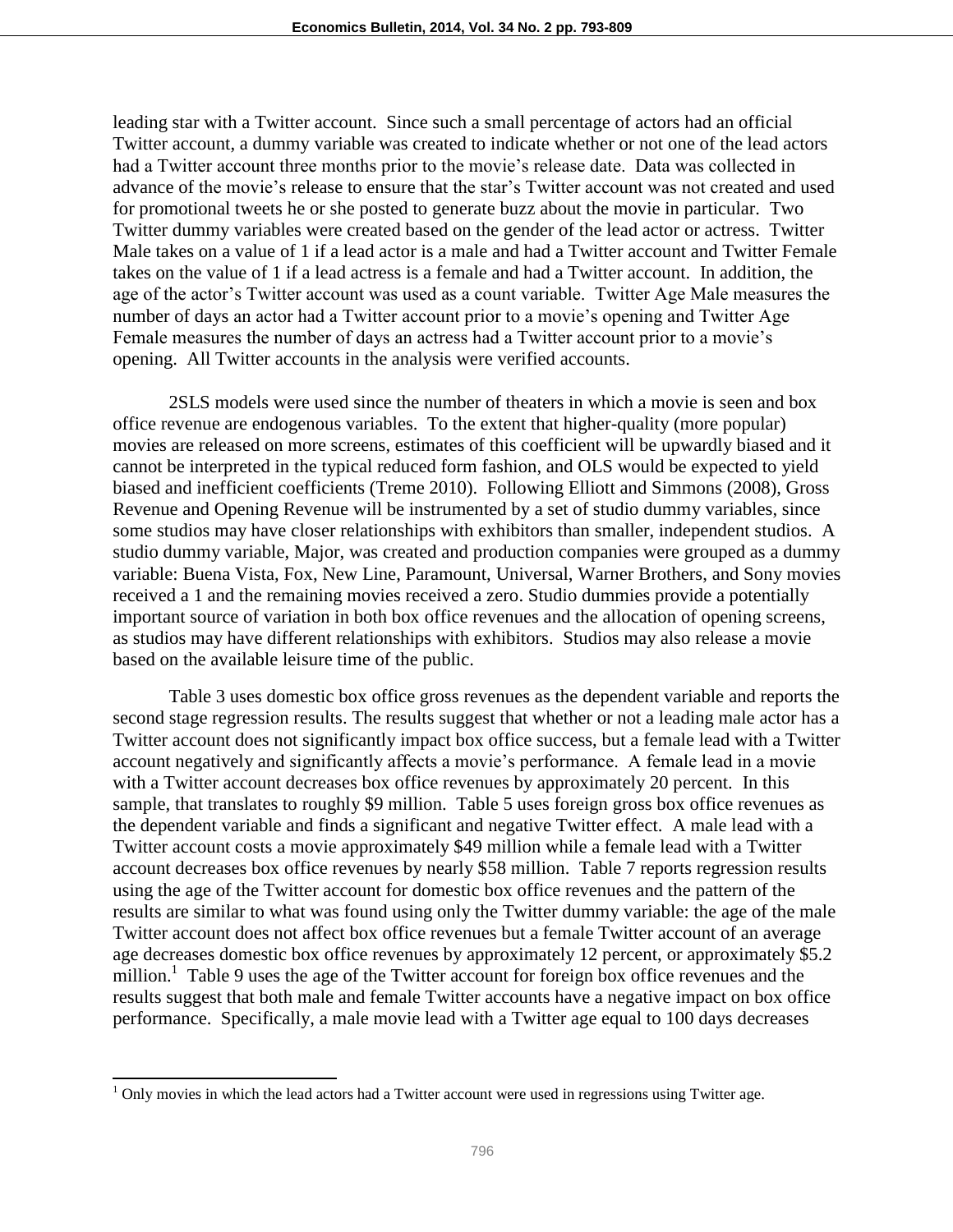box office revenues by approximately \$25 million while a female movie lead with a Twitter account the same age decreases revenues by approximately \$48 million.

#### **2. Discussion**

Twitter accounts of a movie's stars matter to moviegoers, not only in terms of popularity, but also in terms of box office success. Since the foreign movie market reflects audiences with different tastes and preferences than North American markets, it is important to recognize that a movie that performs well domestically is not guaranteed to perform well abroad. Nelson and Glotfelty (2012) tested star popularity in both domestic and foreign markets and found that the popularity of the top star did not significantly affect box office success in seven of the eight foreign markets they examined, but when star power was calculated using the top three stars in a movie, the popularity of the star ensemble significantly and positively impacted box office performance in the U.S. market and each of the foreign markets they examined. The results from this study reinforce the notion that a star power variable should reflect more than just the popularity of the top star in the movie (this study includes Twitter information for the two leading actors in a movie), while also uncovering a negative social media effect on box office performance. This negative relationship between a social media presence and box office success could reflect the fact that most stars in this sample were American and the online presence and popularity of an American star is not easily transferable to other cultures. It also might point to a bias against American actors. "We can no longer risk making an expensive film with a star who isn't popular in Asia," says Hollywood producer Jerry Bruckheimer (Beier 2013). The results from this study can be expanded in the future by devising a more comprehensive measure of star popularity in foreign markets. Cultural preferences should be explored in greater detail in future studies that use marketing techniques of lead actor and actresses to enhance the consumer's movie experience.

The results also reveal that female leads with a Twitter account harm both domestic and foreign film success and is similar to the result found in Treme and Craig (2013) in which female celebrity exposure was inversely related to domestic box office performance. Given the relatively recent series of results highlighting a gender difference in terms of the effects of popularity on revenues, this offers a number of opportunities for future research centered on the gender makeup of audiences. Moviegoers seem to have strong (and negative) emotional connections to female stars that are active in social media and this may be affecting their movie choices. One explanation for this result pertains to how female fans relate to a female actress. King and King (1997) found that heavier women reported more negative self-evaluations when exposed to ideal images than thinner women. Cattarin et al. (2000) found that female respondents displayed greater distress when viewing media images of thin and attractive females than more neutral images. Tiggemann and McGill (2004) found that exposure to magazine advertisements with body images led to increased negative mood and body dissatisfaction among women. A seminal study on beauty (Silverstein et al. 1986) found that actresses are increasingly slimmer than in the past and the standard for attractiveness for actresses is slimmer than for men. This could explain why male social media presence does not affect box office success while female social media presence negatively impacts domestic markets and since the body size and shape of the average young woman in North America has become increasingly different from that of a celebrity actress, it is possible that the effect has been magnified in recent years (Spitzer et al. 1999).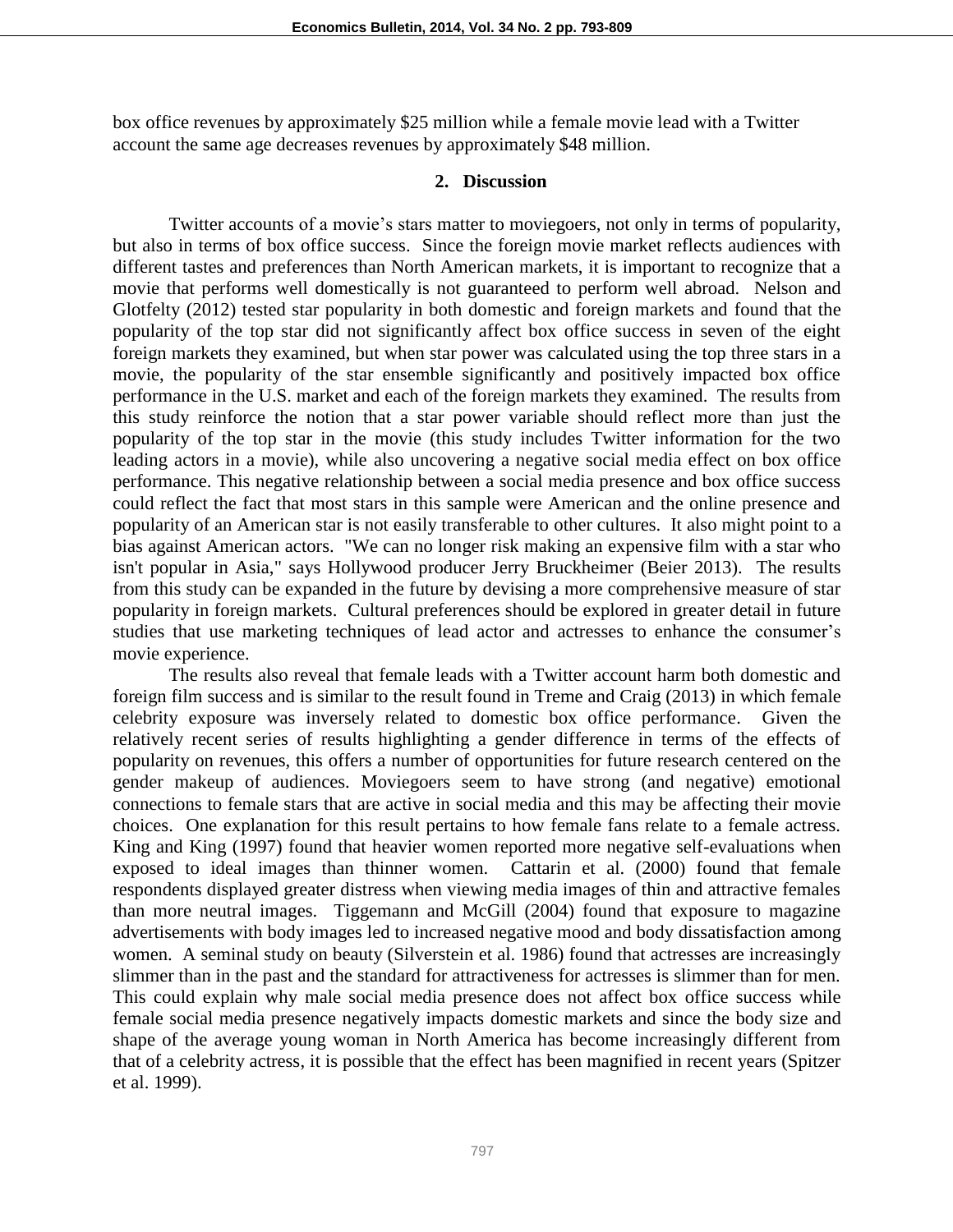In order for movies to build a relationship with potential audiences, special care should be exercised when selecting the female leads in a movie. Studios should take into account not just an actress's professional accomplishments, but also their overall presence and popularity as a public figure on social media. Future research can examine the impact of current Twitter activity on box office success and compare the results to this early Twitter adoption study. The preliminary evidence suggests it would be worthwhile to explore this gender and cultural Twitter effect in more detail so movie stars and studios can effectively use social media to create positive and lasting emotional connections with fans.

# References

- Beier, Lars-Olav. "Western Film Industry Increasing Turns to Asia for Financing and Distribution - SPIEGEL ONLINE " 2/6/2013Web. 12/6/2013 <http://www.spiegel.de/international/germany/western-film-industry-increasing-turns-toasia-for-financing-and-distribution-a-881668.html>.
- Burke, Marian Chapman, and Julie A. Edell. "The Impact of Feelings on Ad-Based Affect and Cognition." *Journal of Marketing Research* 26.1 (1989): 69-83. Print.
- Cattarin, Jill A., et al. "Body Image, Mood, and Televised Images of Attractiveness: The Role of Social Comparison." *Journal of Social and Clinical Psychology* 19.2 (2000): 220-39. Print.
- Chen, Yubo, Qi Wang, and Jinhong Xie. "Online Social Interactions: A Natural Experiment on Word of Mouth Versus Observational Learning." *Journal of Marketing Research* 48.2 (2011): 238-54. Print.
- Duan, Wenjing, Bin Gu, and Andrew B. Whinston. "The Dynamics of Online Word-of-Mouth and Product sales—An Empirical Investigation of the Movie Industry." *Journal of Retailing* 84.2 (2008): 233-42. Print.
- Elliott, Caroline, and Rob Simmons. "Determinants of UK Box Office Success: The Impact of Quality Signals." *Review of Industrial Organization* 33.2 (2008): 93-111. Print.
- Godes, David, and Dina Mayzlin. "Using Online Conversations to Study Word-of-Mouth Communication." *Marketing Science* 23.4 (2004): 545-60. Print.
- Godes, David, et al. "The Firm's Management of Social Interactions." *Marketing Letters* 16.3-4 (2005): 415-28. Print.
- Grabe, Shelly, L. Monique Ward, and Janet Shibley Hyde. "The Role of the Media in Body Image Concerns among Women: A Meta-Analysis of Experimental and Correlational Studies." *Psychological bulletin* 134.3 (2008): 460. Print.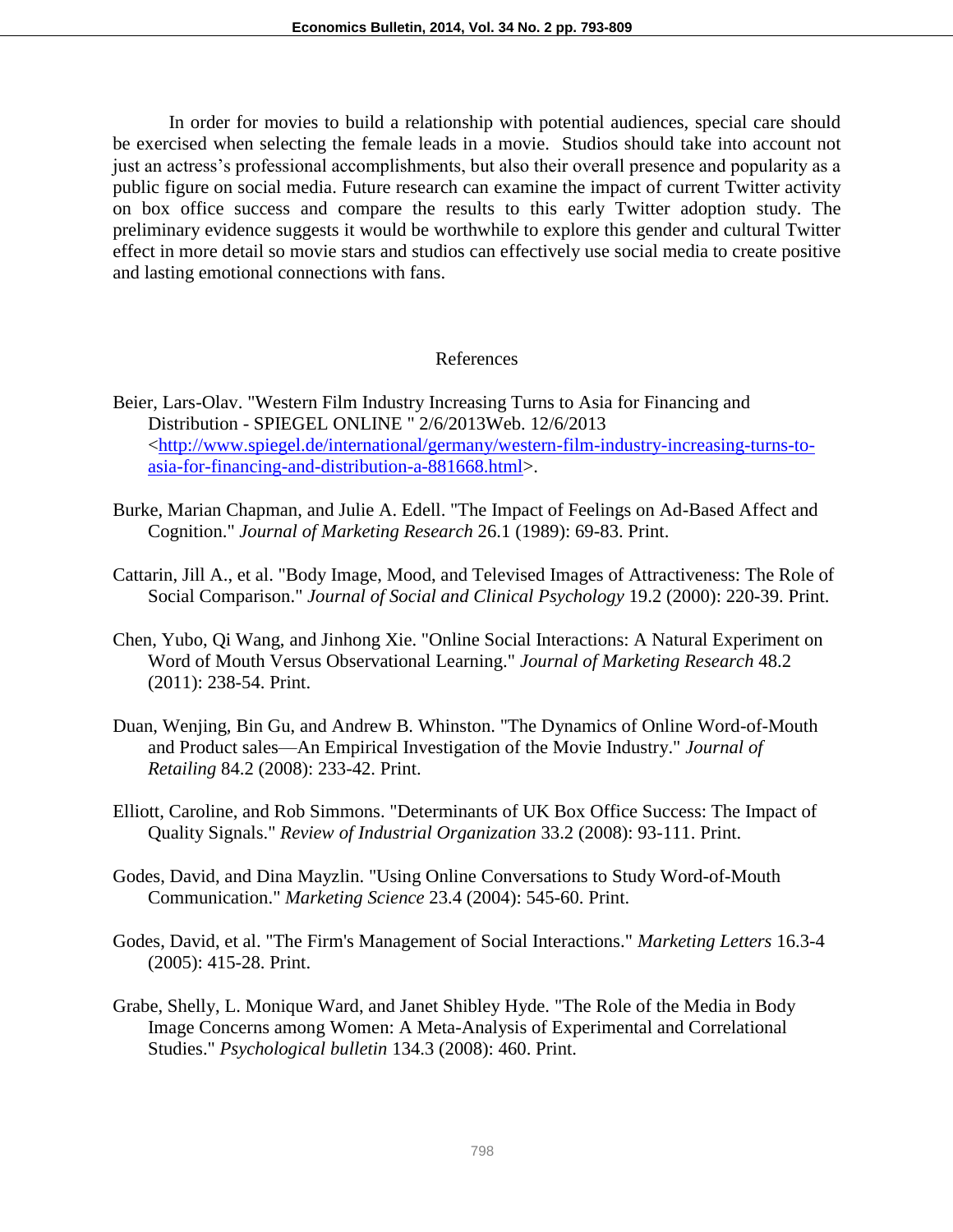- Henderson-King, Eaaron, and Donna Henderson-King. "Media Effects on Women's Body Esteem: Social and Individual Difference Factors." *Journal of Applied Social Psychology* 27.5 (1997): 399-417. Print.
- Holbrook, Morris B., and Michela Addis. . "Taste Versus the Market: An Extension of Research on the Consumption of Popular Culture." *Journal of Consumer Research* 34.3 (2007): 415- 24. Print.
- Jansen, Bernard J., et al. "Twitter Power: Tweets as Electronic Word of Mouth." *Journal of the American Society for Information Science and Technology* 60.11 (2009): 2169-88. Print.
- Jung, Sang-Chul, and Myeong Hwan Kim. "Does the Star Power Matter?" *Applied Economics Letters* 17.11 (2010): 1037-41. Print.
- Kian, Edward M., and Galen Clavio. "A Comparison of Online Media and Traditional Newspaper Coverage of the Men's and Women's US Open Tennis Tournaments." *Journal of Sports Media* 6.1 (2011): 55-84. Print.
- Nelson, Randy A., and Robert Glotfelty. "Movie Stars and Box Office Revenues: An Empirical Analysis." *Journal of Cultural Economics* 36.2 (2012): 141-66. Print.
- Ong, Josh. "Report: Twitter's Most Active Country Is China (Where It Is Blocked) " 2012.Web. 12/6/2013 <http://thenextweb.com/asia/2012/09/26/surprise-twitters-active-country-chinawhere-blocked/#!o6iIl>.
- Pérez, Levi. "What Drives the Number of New Twitter Followers? an Economic Note and a Case Study of Professional Soccer Teams." *Economics Bulletin* 33.3 (2013): 1941-7. Print.
- Silverstein, Brett, et al. "The Role of the Mass Media in Promoting a Thin Standard of Bodily Attractiveness for Women." *Sex Roles* 14.9-10 (1986): 519-32. Print.
- Spitzer, Brenda L., Katherine A. Henderson, and Marilyn T. Zivian. "Gender Differences in Population Versus Media Body Sizes: A Comparison Over Four Decades." *Sex Roles* 40.7-8 (1999): 545-65. Print.
- Tiggemann, Marika, and Belinda McGill. "The Role of Social Comparison in the Effect of Magazine Advertisements on Women's Mood and Body Dissatisfaction." *Journal of Social and Clinical Psychology*23.1 (2004): 23-44. Print.
- Treme, Julianne. "Effects of Celebrity Media Exposure on Box-Office Performance." *Journal of Media Economics* 23.1 (2010): 5-16. Print.
- Treme, Julianne, and Lee A. Craig. "Celebrity Star Power: Do Age and Gender Effects Influence Box Office Performance?" *Applied Economics Letters* 20.5 (2013): 440-5. Print.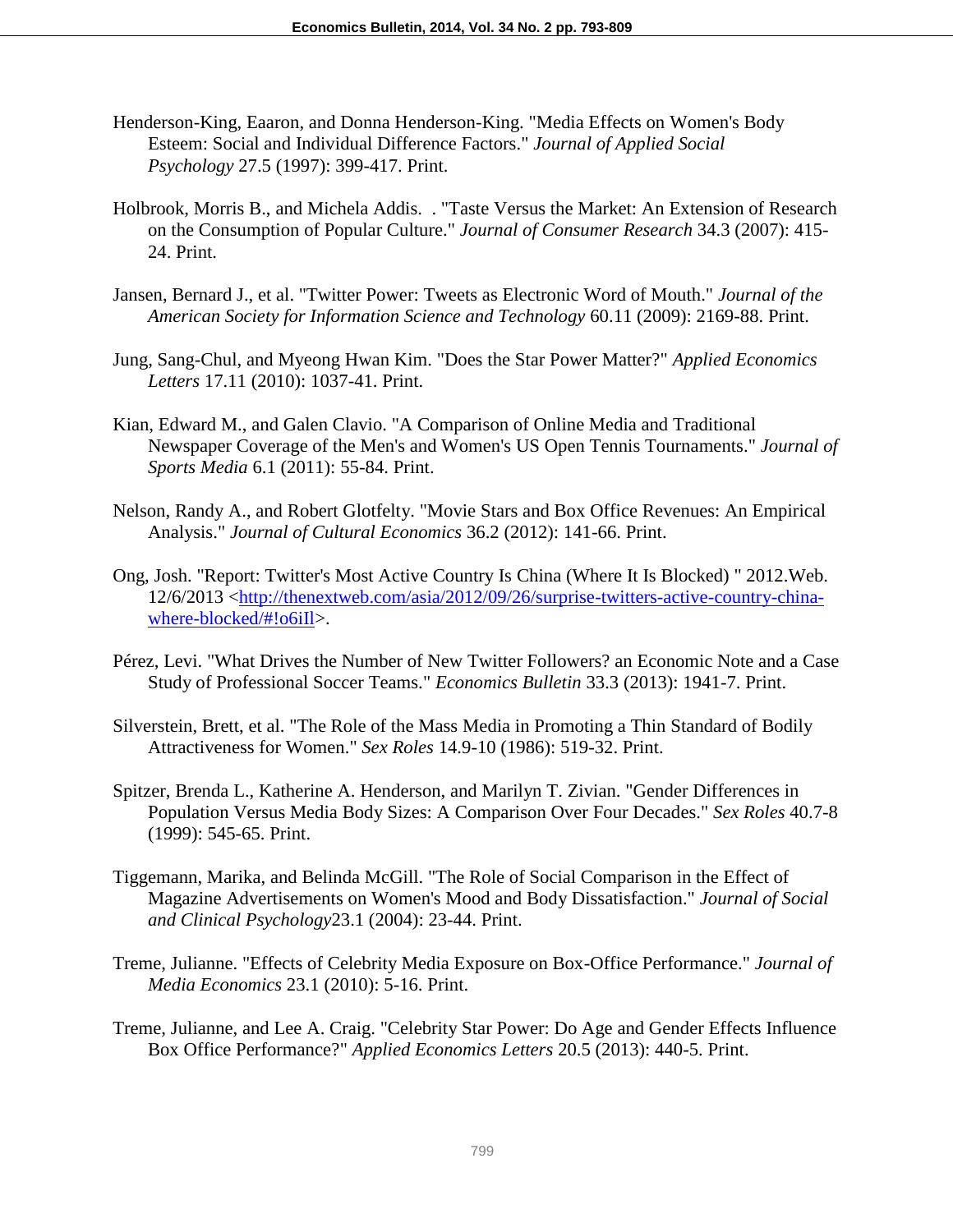**Table 1 Summary Statistics**

| <b>Variable</b>                                | N   | Mean       | <b>Std Dev</b> |
|------------------------------------------------|-----|------------|----------------|
| <b>Domestic Gross</b>                          | 377 |            |                |
|                                                |     | 43,237,752 | 72,355,918     |
| <b>Foreign Gross</b>                           | 377 |            |                |
|                                                |     | 65,059,966 | 168,772,107    |
| <b>Budget</b>                                  | 377 |            |                |
|                                                |     | 36,929,489 | 46,403,035     |
| <b>Theaters</b>                                | 377 |            |                |
|                                                |     | 1,677      | 1,471          |
| <b>Age of Male</b>                             | 143 |            |                |
| <b>Twitter Account</b>                         |     | 315        | 330            |
| <b>Age of Female</b>                           | 143 |            |                |
| <b>Twitter Account</b>                         |     | 146        | 300            |
| <b>Twitter Male</b><br><b>Dummy Variable</b>   | 377 | 0.3222     | 0.4678         |
| <b>Twitter Female</b><br><b>Dummy Variable</b> | 377 | 0.1527     | 0.3601         |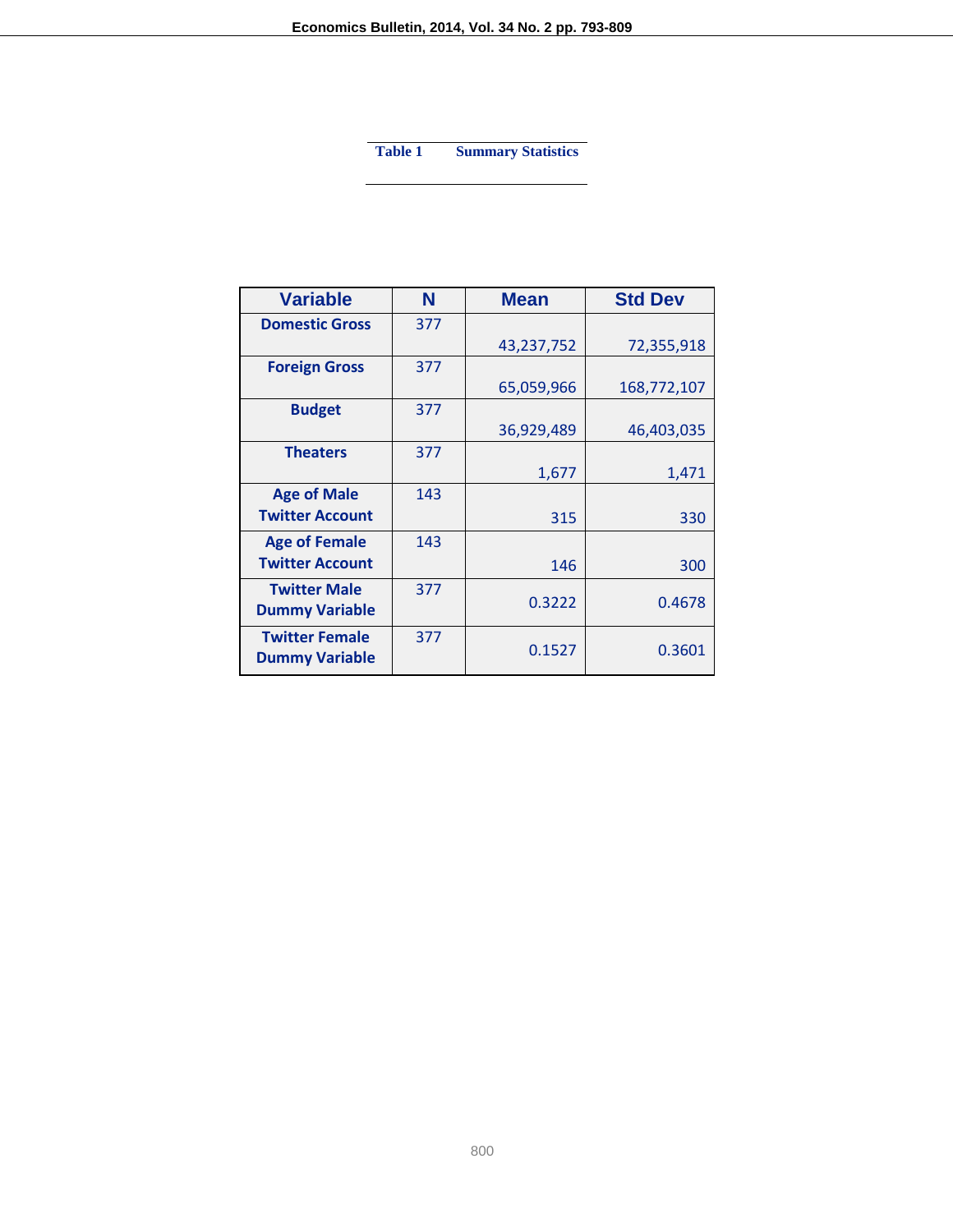#### **Table 2 Domestic Gross: 2SLS with Twitter Variables**

| <b>2SLS: First Stage Results</b>                           |                    |           |       |  |  |
|------------------------------------------------------------|--------------------|-----------|-------|--|--|
| <b>Variable</b>                                            | <b>Coefficient</b> | <b>SE</b> | P     |  |  |
| Supply Equation, with Log (Theaters) as Dependent Variable |                    |           |       |  |  |
| Log (Budget)                                               | 0.718              | 0.056     | 0.000 |  |  |
| <b>RTA</b>                                                 | $-0.563$           | 0.259     | 0.030 |  |  |
| <b>RTB</b>                                                 | $-0.454$           | 0.218     | 0.038 |  |  |
| <b>RT C</b>                                                | $-0.227$           | 0.225     | 0.315 |  |  |
| <b>RTD</b>                                                 | $-0.059$           | 0.246     | 0.811 |  |  |
| Fall                                                       | 0.644              | 0.217     | 0.003 |  |  |
| <b>Holiday</b>                                             | 0.620              | 0.215     | 0.004 |  |  |
| <b>Winter</b>                                              | 0.392              | 0.236     | 0.098 |  |  |
| <b>Spring</b>                                              | 0.533              | 0.204     | 0.009 |  |  |
| <b>Major</b>                                               | 1.776              | 0.167     | 0.000 |  |  |
| <b>Comedy</b>                                              | 0.158              | 0.178     | 0.377 |  |  |
| <b>Drama</b>                                               | $-0.209$           | 0.183     | 0.254 |  |  |

Adj.  $R^2 = 0.564$ 

 $N = 377$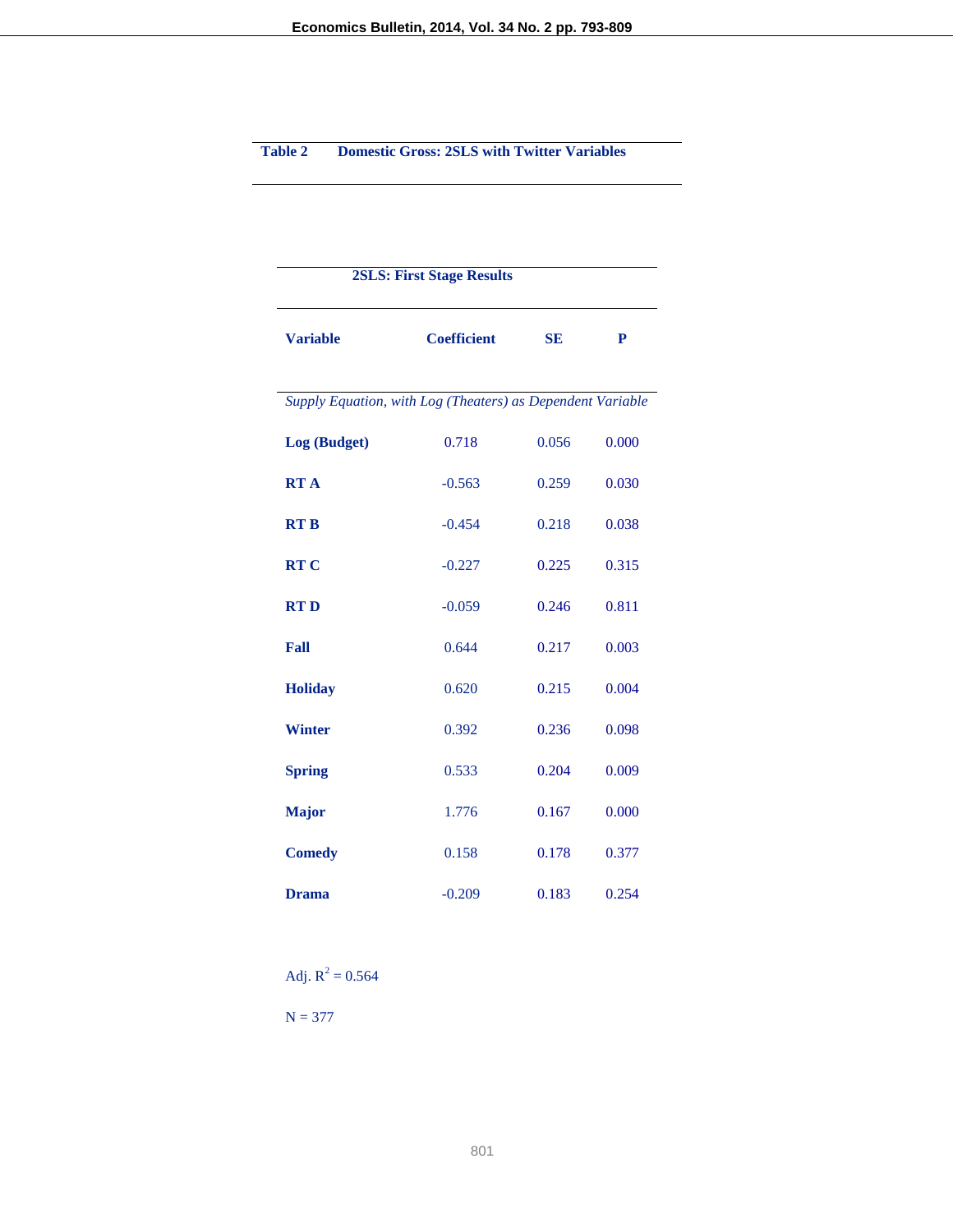# **Table 3 Domestic Gross: 2SLS with Twitter Variables**

| <b>2SLS: Second Stage Results</b> |                                                                  |       |           |  |
|-----------------------------------|------------------------------------------------------------------|-------|-----------|--|
| <b>Variable</b>                   | <b>Coefficient</b>                                               | SE    | ${\bf P}$ |  |
|                                   | Demand Equation, with Log (Domestic Gross) as Dependent Variable |       |           |  |
| <b>Twitter Male</b>               | 0.009                                                            | 0.094 | 0.921     |  |
| <b>Twitter Female</b>             | $-0.218$                                                         | 0.114 | 0.058     |  |
| <b>Log</b> (Theaters)             | 1.272                                                            | 0.043 | 0.000     |  |
| <b>RTA</b>                        | 1.072                                                            | 0.140 | 0.000     |  |
| <b>RTB</b>                        | 0.779                                                            | 0.118 | 0.000     |  |
| <b>RTC</b>                        | 0.486                                                            | 0.119 | 0.000     |  |
| <b>RTD</b>                        | 0.545                                                            | 0.129 | 0.000     |  |
| <b>Comedy</b>                     | $-0.017$                                                         | 0.096 | 0.859     |  |
| <b>Drama</b>                      | 0.146                                                            | 0.098 | 0.137     |  |
| <b>PG</b>                         | $-0.012$                                                         | 0.046 | 0.788     |  |
| $\mathbf R$                       | $-0.088$                                                         | 0.080 | 0.271     |  |
| Fall                              | $-0.372$                                                         | 0.114 | 0.001     |  |
| <b>Holiday</b>                    | $-0.031$                                                         | 0.116 | 0.790     |  |
| <b>Winter</b>                     | $-0.098$                                                         | 0.124 | 0.431     |  |
| <b>Spring</b>                     | $-0.134$                                                         | 0.108 | 0.216     |  |
| <b>Major</b>                      | $-0.114$                                                         | 0.139 | 0.410     |  |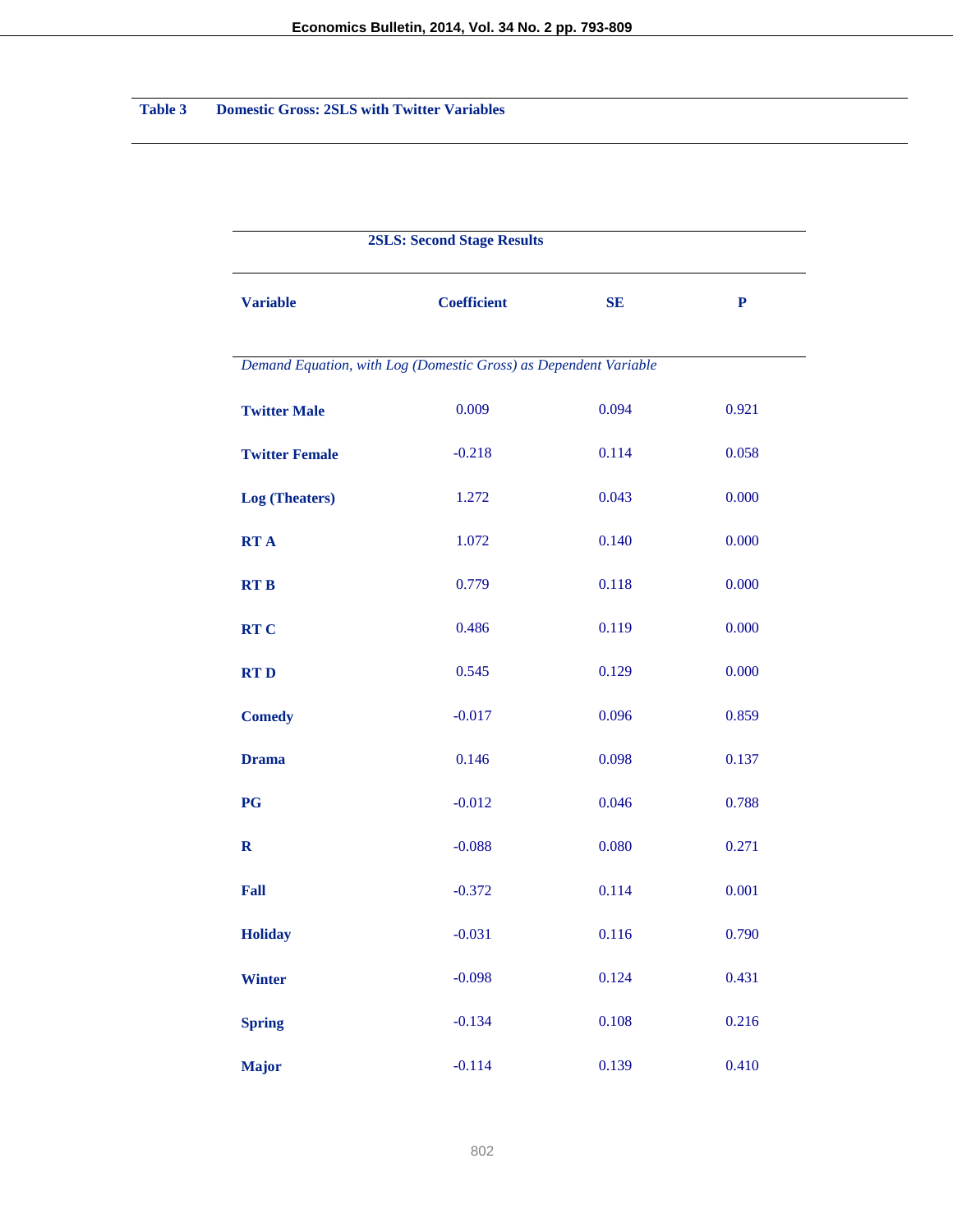Adj.  $R^2 = 0.875$ 

 $N = 377$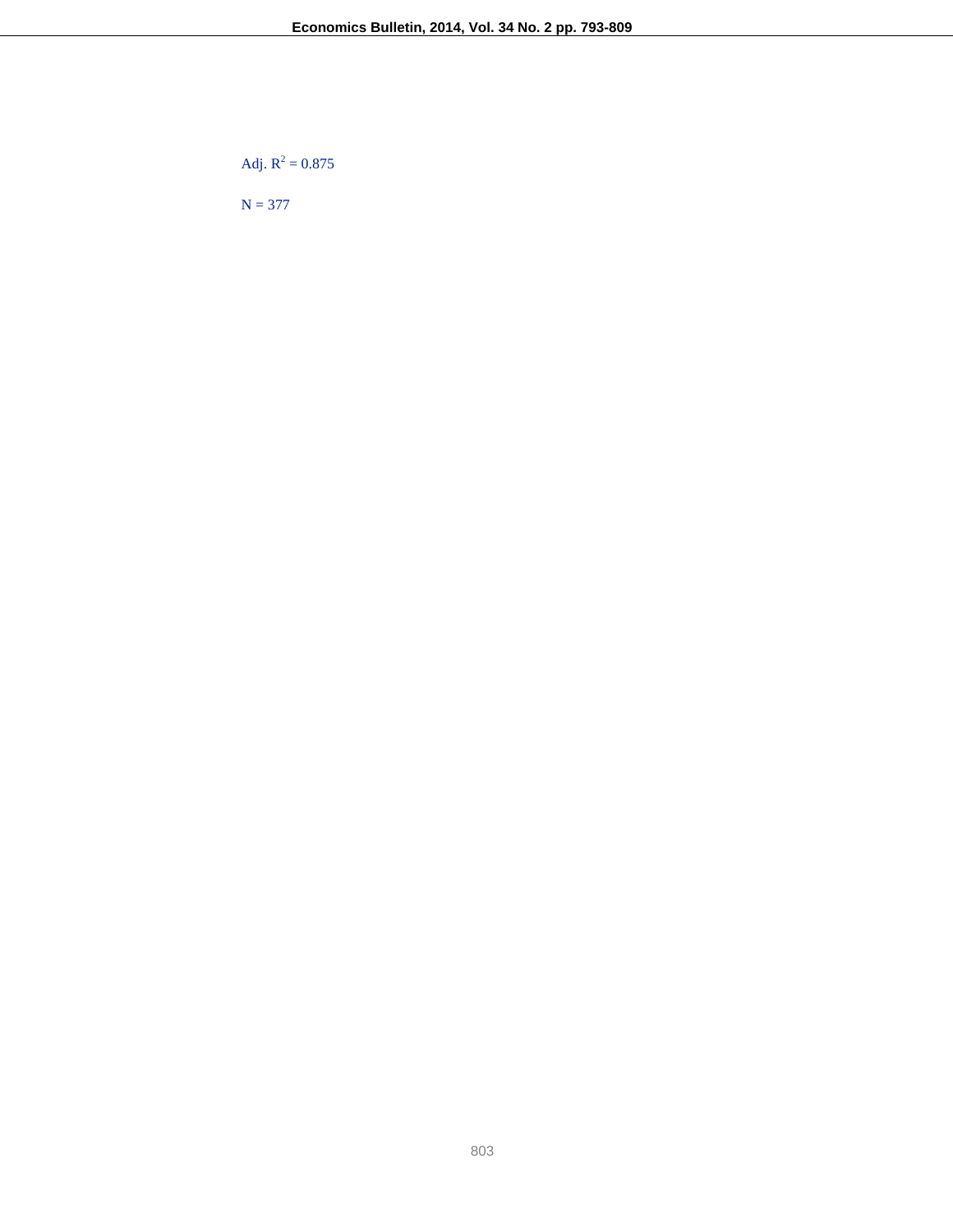# **Table 4 Worldwide Gross: 2SLS with Twitter Variables**

|                 | <b>2SLS: First Stage Results</b>                           |           |           |  |  |
|-----------------|------------------------------------------------------------|-----------|-----------|--|--|
| <b>Variable</b> | <b>Coefficient</b>                                         | <b>SE</b> | ${\bf P}$ |  |  |
|                 | Supply Equation, with Log (Theaters) as Dependent Variable |           |           |  |  |
| Log (Budget)    | 0.718                                                      | 0.056     | 0.000     |  |  |
| <b>RTA</b>      | $-0.563$                                                   | 0.259     | 0.030     |  |  |
| <b>RTB</b>      | $-0.454$                                                   | 0.218     | 0.038     |  |  |
| <b>RTC</b>      | $-0.227$                                                   | 0.225     | 0.315     |  |  |
| <b>RTD</b>      | $-0.059$                                                   | 0.246     | 0.811     |  |  |
| Fall            | 0.644                                                      | 0.217     | 0.003     |  |  |
| <b>Holiday</b>  | 0.620                                                      | 0.215     | 0.004     |  |  |
| <b>Winter</b>   | 0.392                                                      | 0.236     | 0.098     |  |  |
| <b>Spring</b>   | 0.533                                                      | 0.204     | 0.009     |  |  |
| <b>Major</b>    | 1.776                                                      | 0.167     | 0.000     |  |  |
| <b>Comedy</b>   | 0.158                                                      | 0.178     | 0.377     |  |  |
| <b>Drama</b>    | $-0.209$                                                   | 0.183     | 0.254     |  |  |

Adj.  $R^2 = 0.564$ 

 $N = 377$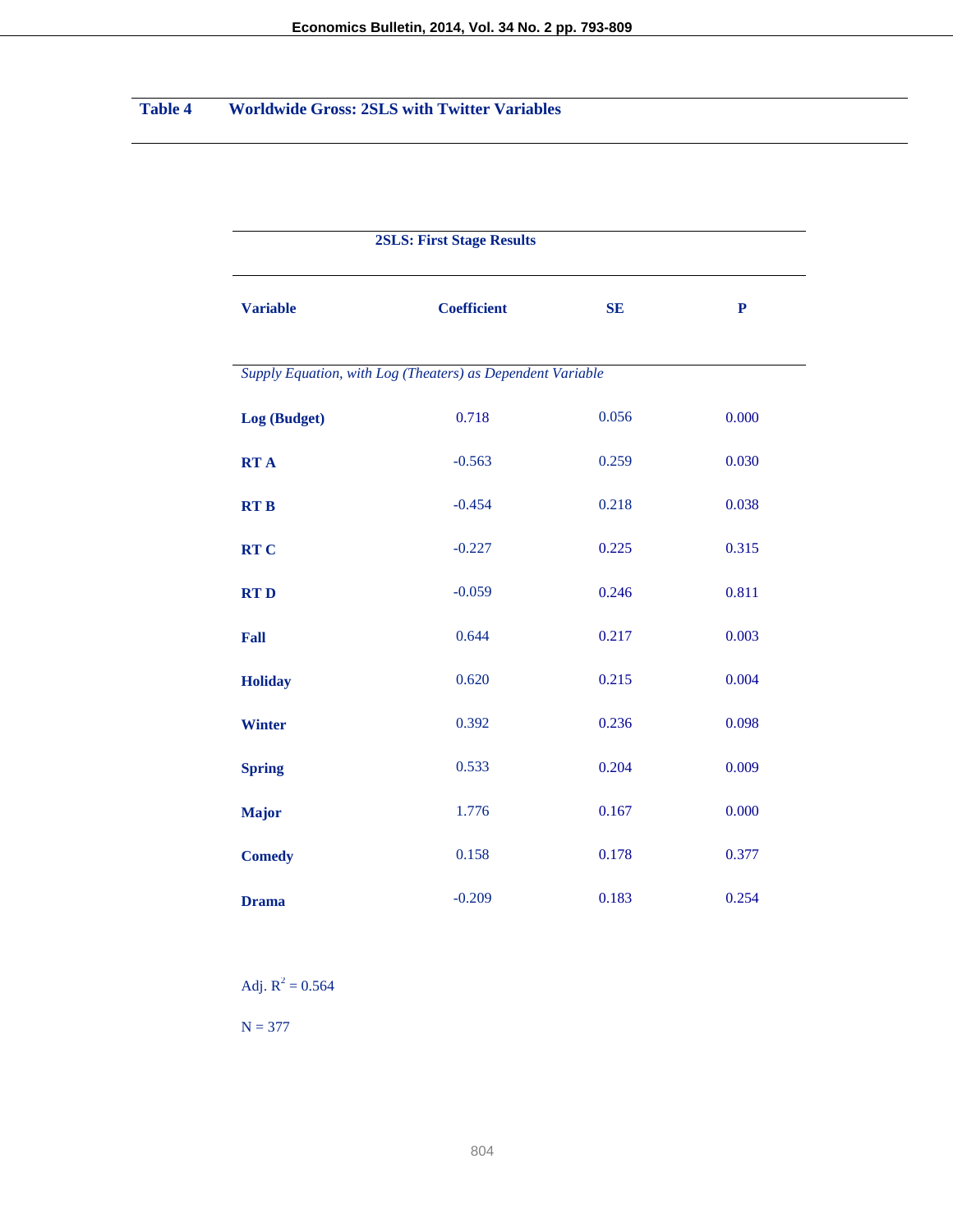# **Table 5 Worldwide Gross: 2SLS with Twitter Variables**

| <b>2SLS: Second Stage Results</b> |                                                                   |           |              |  |
|-----------------------------------|-------------------------------------------------------------------|-----------|--------------|--|
| <b>Variable</b>                   | <b>Coefficient</b>                                                | <b>SE</b> | $\mathbf{P}$ |  |
|                                   | Demand Equation, with Log (Worldwide Gross) as Dependent Variable |           |              |  |
| <b>Twitter Male</b>               | $-1.433$                                                          | 0.601     | 0.018        |  |
| <b>Twitter Female</b>             | $-2.298$                                                          | 0.731     | 0.002        |  |
| Log (Theaters)                    | 2.899                                                             | 0.277     | 0.000        |  |
| <b>RTA</b>                        | 4.168                                                             | 0.899     | 0.000        |  |
| <b>RTB</b>                        | 3.226                                                             | 0.756     | 0.000        |  |
| <b>RTC</b>                        | 1.268                                                             | 0.764     | 0.098        |  |
| <b>RTD</b>                        | 0.746                                                             | 0.826     | 0.367        |  |
| <b>Comedy</b>                     | $-2.126$                                                          | 0.614     | 0.001        |  |
| <b>Drama</b>                      | $-1.213$                                                          | 0.626     | 0.053        |  |
| <b>PG</b>                         | $-0.013$                                                          | 0.292     | 0.965        |  |
| $\mathbf R$                       | 0.735                                                             | 0.512     | 0.152        |  |
| Fall                              | 0.047                                                             | 0.731     | 0.949        |  |
| <b>Holiday</b>                    | 0.434                                                             | 0.745     | 0.561        |  |
| <b>Winter</b>                     | 0.202                                                             | 0.796     | 0.800        |  |
| <b>Spring</b>                     | $-0.810$                                                          | 0.689     | 0.241        |  |
| <b>Major</b>                      | $-1.594$                                                          | 0.887     | 0.033        |  |

Adj.  $R^2 = 0.403$  $N = 377$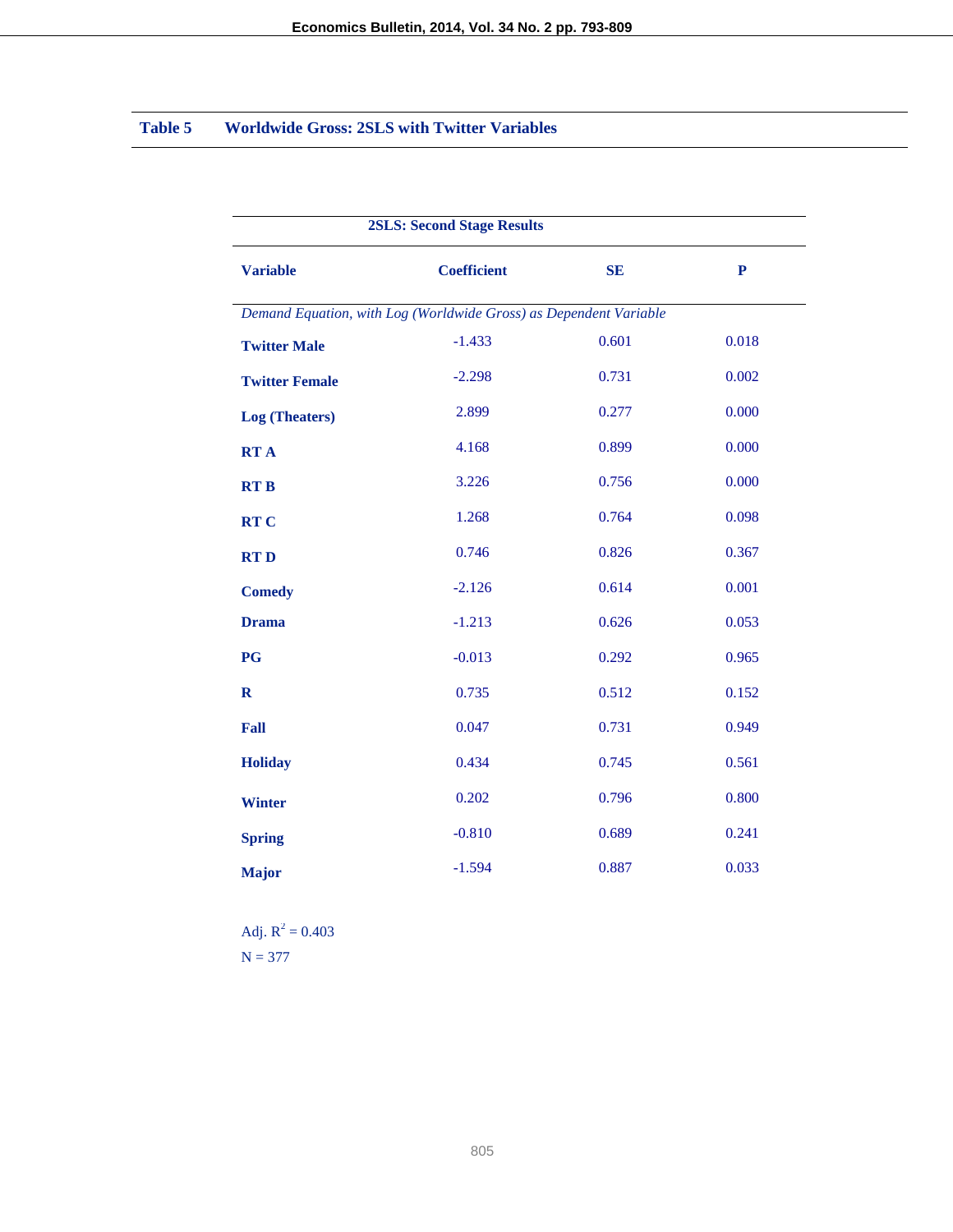| <b>2SLS: First Stage Results</b> |                                                            |           |         |  |
|----------------------------------|------------------------------------------------------------|-----------|---------|--|
| <b>Variable</b>                  | <b>Coefficient</b>                                         | <b>SE</b> | P       |  |
|                                  | Supply Equation, with Log (Theaters) as Dependent Variable |           |         |  |
| Log (Budget)                     | 0.64638                                                    | 0.114185  | < .0001 |  |
| <b>RT A</b>                      | $-0.54427$                                                 | 0.492467  | 0.2711  |  |
| <b>RT B</b>                      | $-0.69087$                                                 | 0.456197  | 0.1323  |  |
| <b>RT C</b>                      | $-0.11915$                                                 | 0.416107  | 0.7751  |  |
| <b>RTD</b>                       | $-0.20599$                                                 | 0.396377  | 0.6042  |  |
| Fall                             | $-0.05381$                                                 | 0.366876  | 0.8836  |  |
| <b>Holiday</b>                   | 0.269113                                                   | 0.366586  | 0.4642  |  |
| <b>Winter</b>                    | $-0.40475$                                                 | 0.418903  | 0.3357  |  |
| <b>Spring</b>                    | 0.661968                                                   | 0.350616  | 0.0612  |  |
| <b>Major</b>                     | 1.547798                                                   | 0.293766  | < .0001 |  |
| <b>Comedy</b>                    | $-0.10721$                                                 | 0.280543  | 0.703   |  |
| <b>Drama</b>                     | $-0.43382$                                                 | 0.356054  | 0.2253  |  |

# **Table 6 Domestic Gross: 2SLS with Twitter Variables**

Adj.  $R^2 = 0.509$  $N = 143$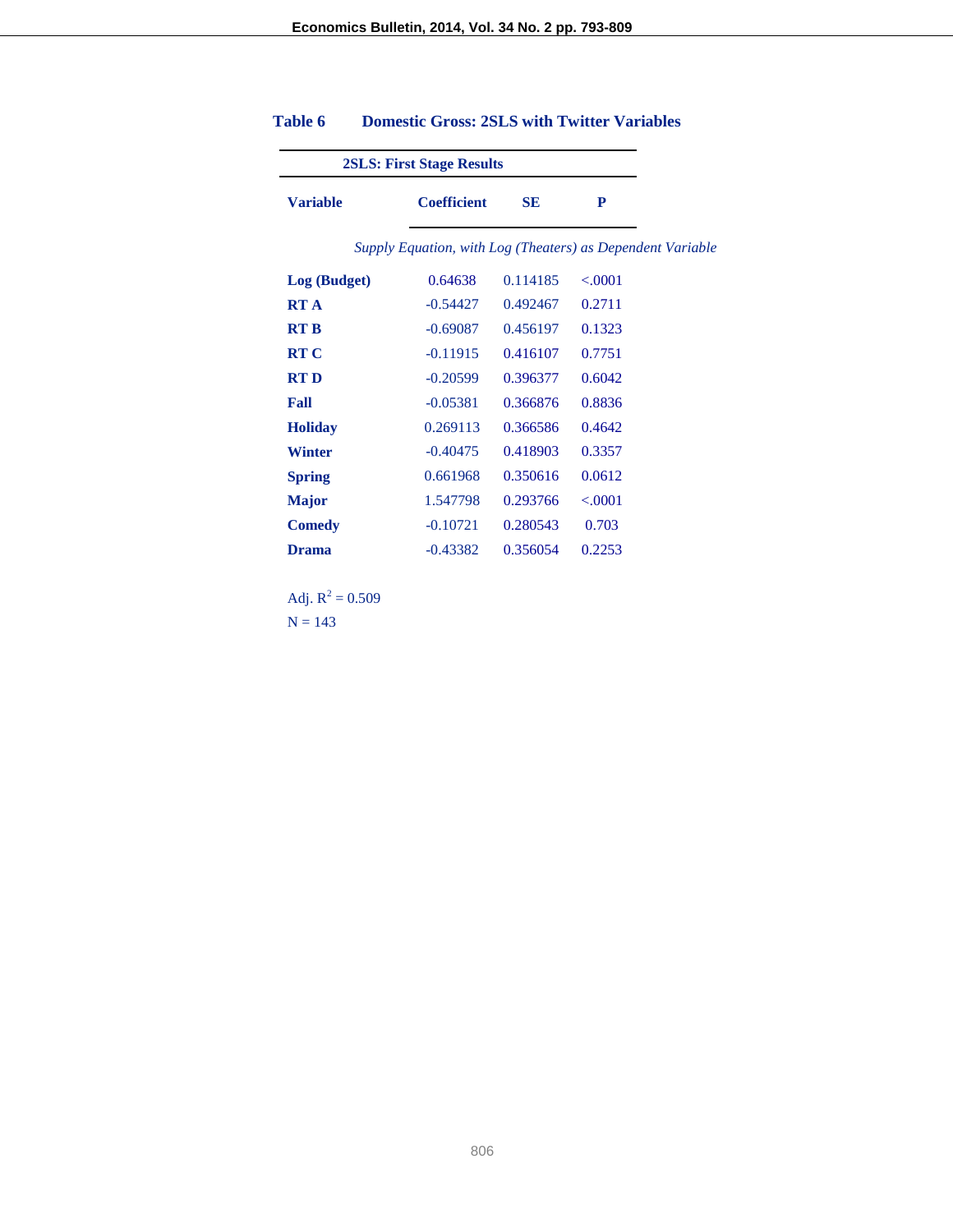| <b>2SLS: Second Stage Results</b>      |                                                                      |          |         |  |
|----------------------------------------|----------------------------------------------------------------------|----------|---------|--|
| <b>Variable</b>                        | <b>Coefficient</b>                                                   | SE       | P       |  |
|                                        | Demand Equation, with Log (Worldwide<br>Gross) as Dependent Variable |          |         |  |
| <b>Twitter</b><br><b>Age Male</b>      | $-0.00024$                                                           | 0.000302 | 0.4312  |  |
| <b>Twitter</b><br>Age<br><b>Female</b> | $-0.00081$                                                           | 0.000428 | 0.0592  |  |
| <b>Intheaters</b>                      | 1.443786                                                             | 0.109449 | < .0001 |  |
| <b>RTA</b>                             | 1.163746                                                             | 0.318097 | 0.0004  |  |
| <b>RTB</b>                             | 0.688236                                                             | 0.301416 | 0.0241  |  |
| <b>RTC</b>                             | 0.325732                                                             | 0.269414 | 0.2289  |  |
| <b>RTD</b>                             | 0.692985                                                             | 0.259797 | 0.0086  |  |
| <b>Comedy</b>                          | 0.203528                                                             | 0.184495 | 0.272   |  |
| <b>Drama</b>                           | 0.472986                                                             | 0.239119 | 0.0501  |  |
| <b>PG</b>                              | 0.012373                                                             | 0.067891 | 0.8557  |  |
| R                                      | 0.28174                                                              | 0.18701  | 0.1344  |  |
| Fall                                   | $-0.60432$                                                           | 0.237511 | 0.0121  |  |
| <b>Holidav</b>                         | 0.129388                                                             | 0.237938 | 0.5875  |  |
| <b>Winter</b>                          | 0.028544                                                             | 0.277139 | 0.9181  |  |
| <b>Spring</b>                          | $-0.4167$                                                            | 0.228623 | 0.0707  |  |
| <b>Major</b>                           | $-0.42124$                                                           | 0.299573 | 0.1621  |  |

# **Table 7 Domestic Gross: 2SLS with Twitter Variables**

$$
Adj. R2 = 0.822
$$

$$
N = 143
$$

807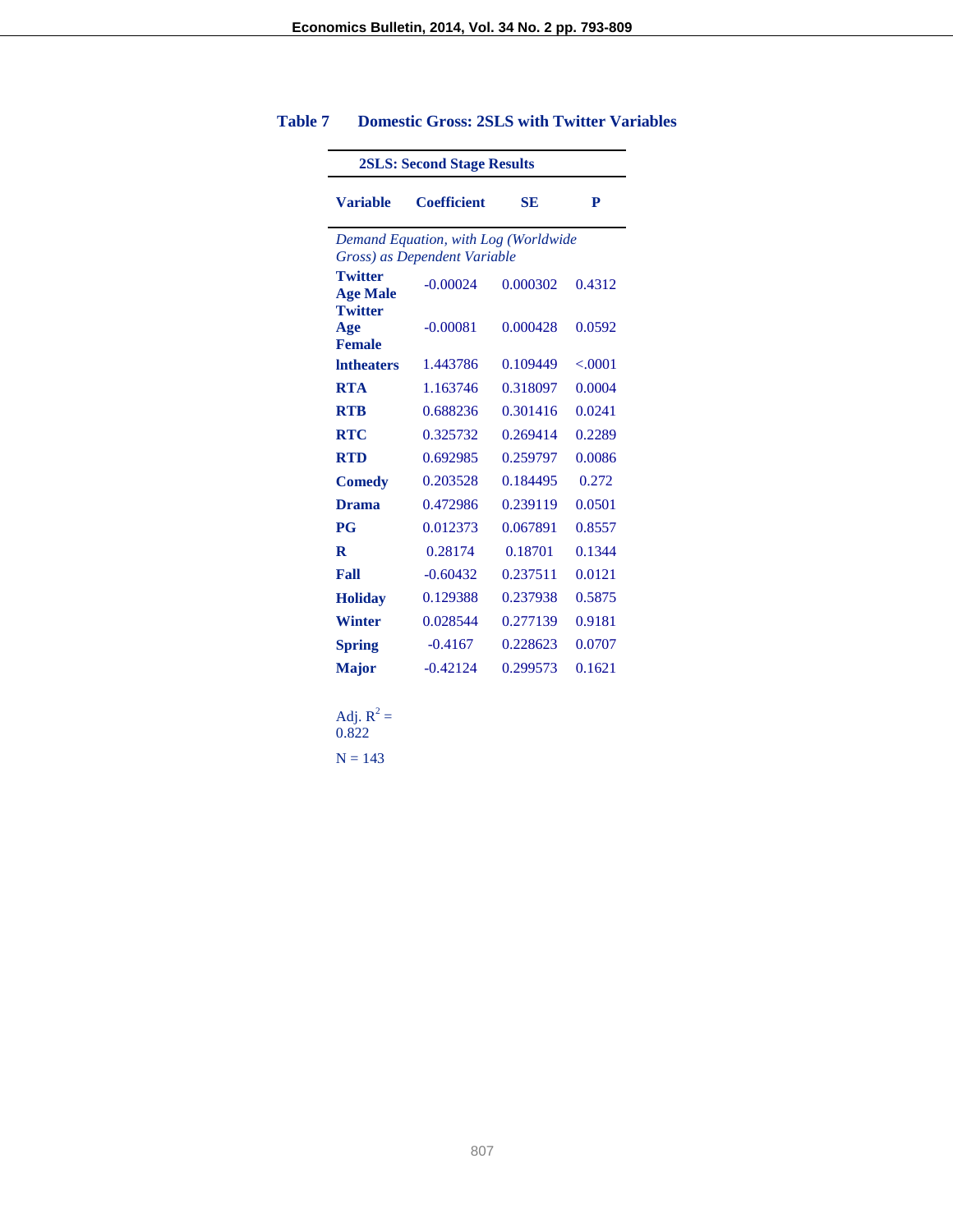| <b>2SLS: First Stage Results</b> |                    |           |                                                            |
|----------------------------------|--------------------|-----------|------------------------------------------------------------|
| <b>Variable</b>                  | <b>Coefficient</b> | <b>SE</b> | P                                                          |
|                                  |                    |           | Supply Equation, with Log (Theaters) as Dependent Variable |
| Log (Budget)                     | 0.64638            | 0.114185  | < .0001                                                    |
| <b>RTA</b>                       | $-0.54427$         | 0.492467  | 0.2711                                                     |
| <b>RTB</b>                       | $-0.69087$         | 0.456197  | 0.1323                                                     |
| <b>RTC</b>                       | $-0.11915$         | 0.416107  | 0.7751                                                     |
| <b>RTD</b>                       | $-0.20599$         | 0.396377  | 0.6042                                                     |
| Fall                             | $-0.05381$         | 0.366876  | 0.8836                                                     |
| <b>Holiday</b>                   | 0.269113           | 0.366586  | 0.4642                                                     |
| <b>Winter</b>                    | $-0.40475$         | 0.418903  | 0.3357                                                     |
| <b>Spring</b>                    | 0.661968           | 0.350616  | 0.0612                                                     |
| <b>Major</b>                     | 1.547798           | 0.293766  | < .0001                                                    |
| <b>Comedy</b>                    | $-0.10721$         | 0.280543  | 0.703                                                      |
| <b>Drama</b>                     | $-0.43382$         | 0.356054  | 0.2253                                                     |

# **Table 8 Worldwide Gross: 2SLS with Twitter Variables**

Adj.  $R^2 = 0.509$  $N = 143$